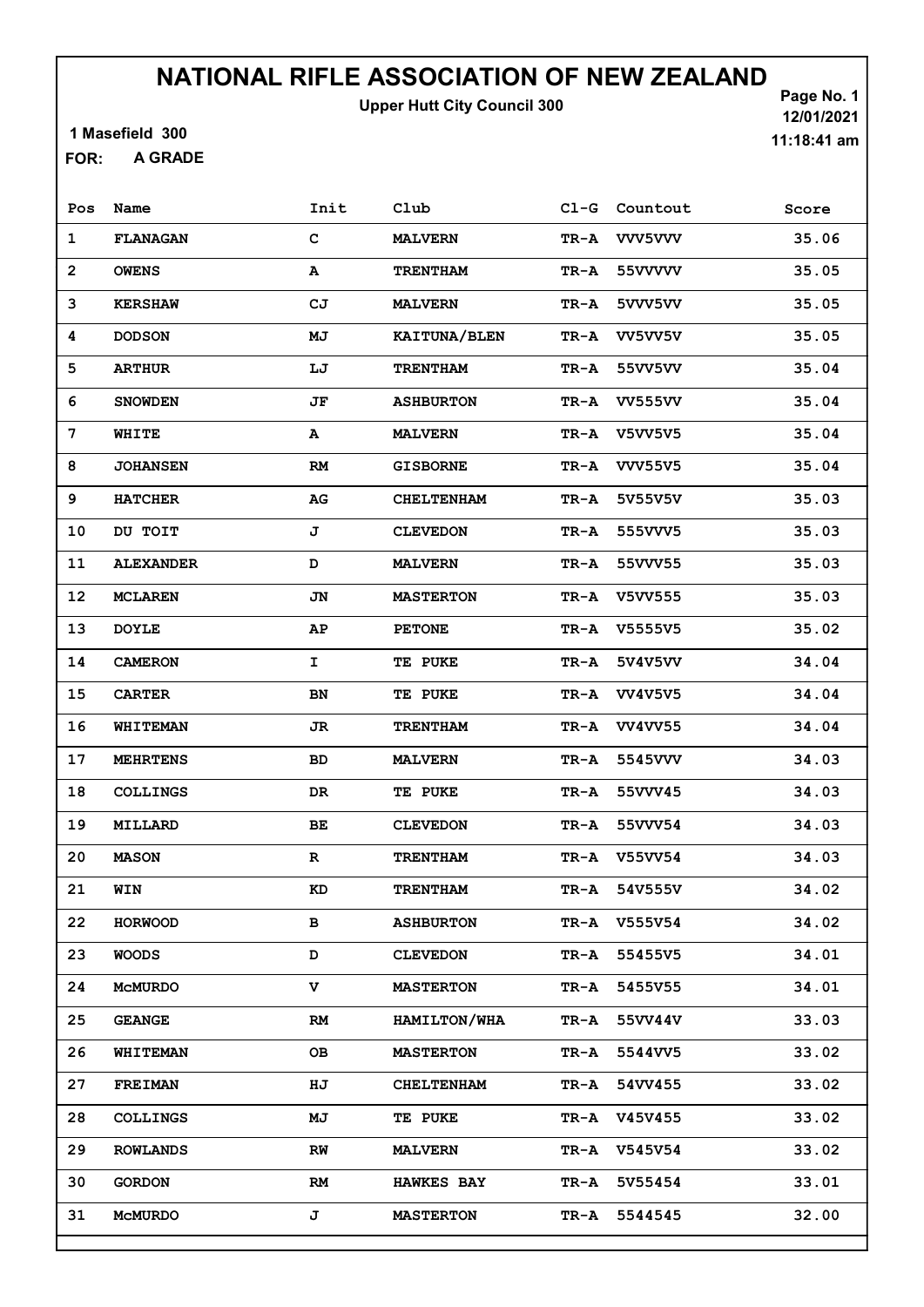| <b>Upper Hutt City Council 300</b><br>1 Masefield 300<br>A GRADE<br><b>FOR:</b> |                  |      |                   |        |          | Page No. 2<br>12/01/2021<br>$11:18:41$ am |
|---------------------------------------------------------------------------------|------------------|------|-------------------|--------|----------|-------------------------------------------|
| Pos                                                                             | Name             | Init | Club              | $C1-G$ | Countout | Score                                     |
| 32                                                                              | <b>RUITERMAN</b> | AH   | TE PUKE           | TR-A   | V445V44  | 31.02                                     |
| 33                                                                              | PHILLIPPS        | JMF  | <b>CHELTENHAM</b> | TR-A   | 5450444  | 26.00                                     |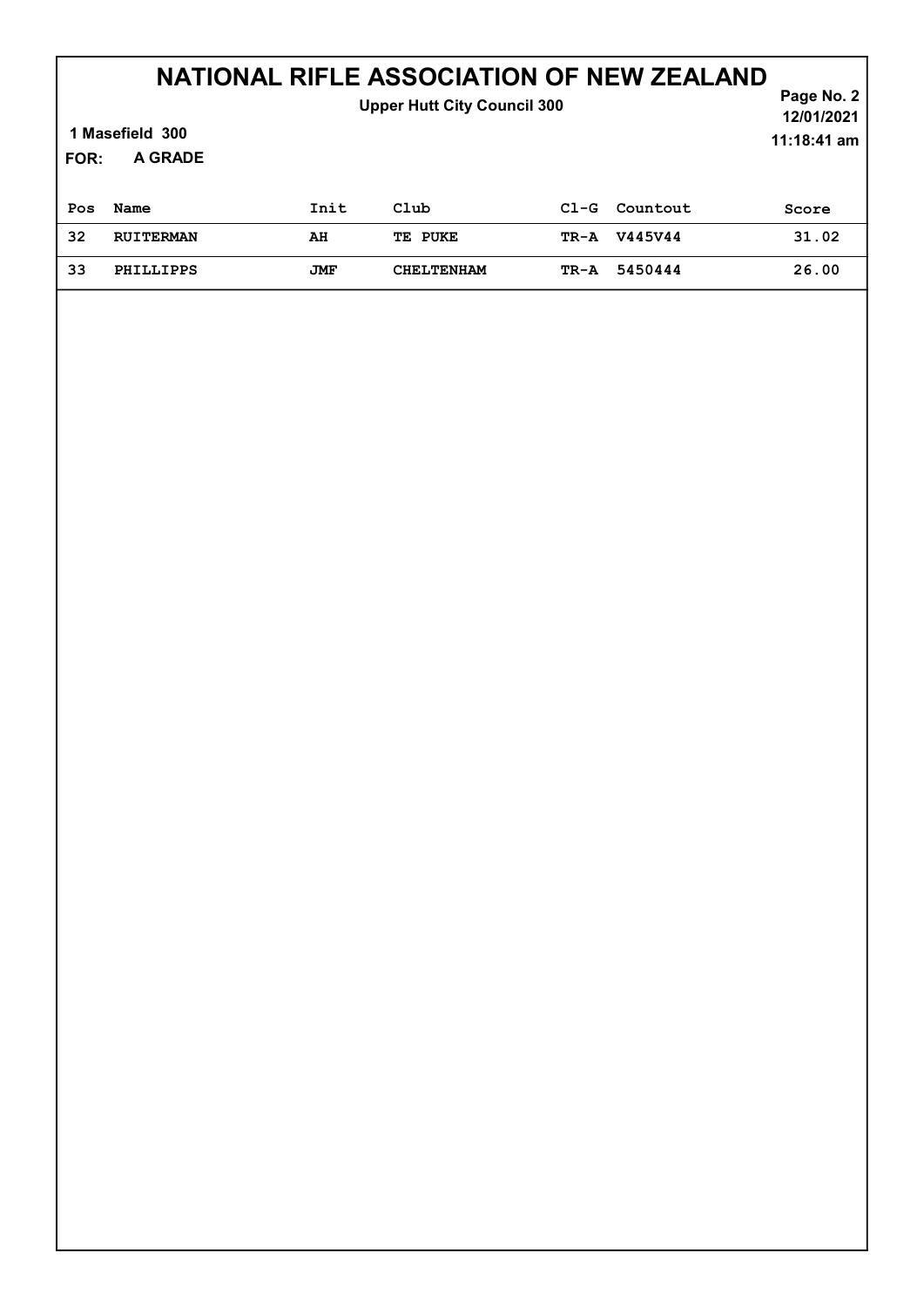Upper Hutt City Council 300

1 Masefield 300

B GRADE FOR:

Page No. 3 12/01/2021 11:18:41 am

| Pos               | Name             | Init        | Club              | $CL-G$ | Countout       | Score |
|-------------------|------------------|-------------|-------------------|--------|----------------|-------|
| $\mathbf 1$       | <b>MARTIN</b>    | <b>BJ</b>   | <b>TRENTHAM</b>   | $TR-B$ | 5V5VVVV        | 35.05 |
| $\overline{2}$    | <b>FINCHAM</b>   | D           | <b>HAWKES BAY</b> | $TR-B$ | V5VVVV5        | 35.05 |
| 3                 | <b>SNOWDEN</b>   | м           | <b>ASHBURTON</b>  | $TR-B$ | <b>VV555VV</b> | 35.04 |
| 4                 | RIDDLE           | S           | <b>CLEVEDON</b>   | $TR-B$ | 5VV45V5        | 34.03 |
| 5                 | <b>HOUGHTON</b>  | LS          | <b>CLEVEDON</b>   | $TR-B$ | V55455V        | 34.02 |
| 6                 | <b>WHYTE</b>     | $\mathbf C$ | KAITUNA/BLEN      | $TR-B$ | V5455V5        | 34.02 |
| 7                 | <b>MCKEE</b>     | к           | <b>KARORI</b>     | $TR-B$ | 554V555        | 34.01 |
| 8                 | <b>DENT</b>      | AL          | <b>PETONE</b>     | $TR-B$ | <b>V5VV44V</b> | 33.04 |
| 9                 | DIKMENLI         | s           | <b>TRENTHAM</b>   | $TR-B$ | 5V4545V        | 33.02 |
| 10                | <b>BALL</b>      | JW          | TE PUKE           | $TR-B$ | 454V5V5        | 33.02 |
| 11                | TIDSWELL         | PA          | <b>CHELTENHAM</b> | TR-B   | 555V4V4        | 33.02 |
| $12 \overline{ }$ | DICK             | <b>DK</b>   | KAITUNA/BLEN      | $TR-B$ | 455455V        | 33.01 |
| 13                | <b>CHEESEMAN</b> | J           | <b>CLEVEDON</b>   | $TR-B$ | 45V5554        | 33.01 |
| 14                | LANE             | M           | <b>OTOROHANGA</b> | $TR-B$ | 5554454        | 32.00 |
| 15                | <b>BUCKLEY</b>   | ME          | TE PUKE           | $TR-B$ | 4445VV4        | 31.02 |
| 16                | <b>RIDDLE</b>    | G           | <b>CLEVEDON</b>   | $TR-B$ | 44V3V45        | 30.02 |
| 17                | <b>MARSHALL</b>  | LD          | <b>HAWKES BAY</b> | $TR-B$ | V544443        | 29.01 |
| 18                | <b>GILCHRIST</b> | $\mathbf R$ | <b>OAMARU</b>     | TR-B   | 5444434        | 28.00 |
| 19                | LEITE            | $\mathbf R$ | <b>CLEVEDON</b>   | $TR-B$ | 4544333        | 26.00 |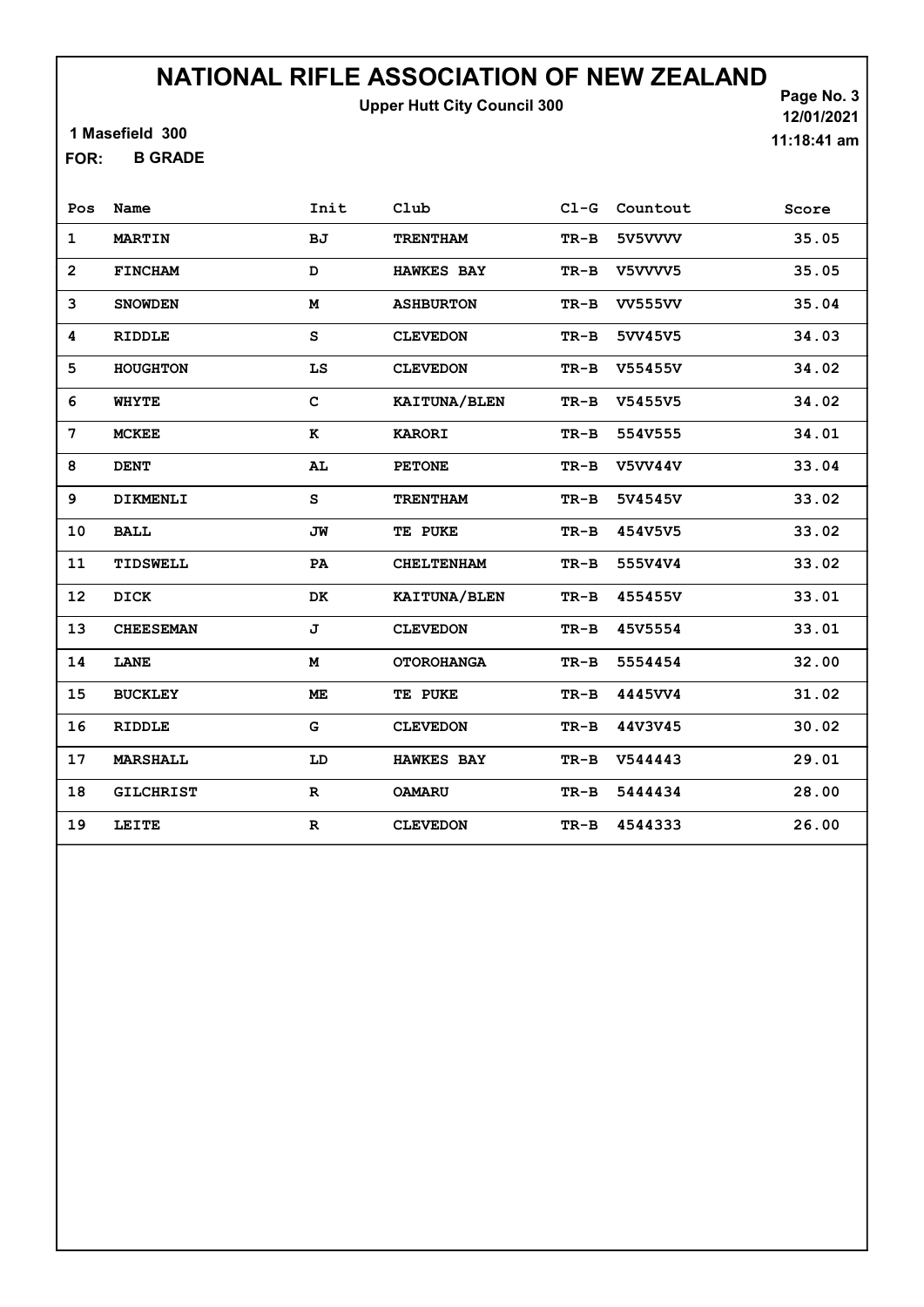Upper Hutt City Council 300

Page No. 4 12/01/2021 11:18:41 am

1 Masefield 300

C GRADE FOR:

| Pos          | Name           | Init | Club              | $C1-G$ | Countout     | Score |
|--------------|----------------|------|-------------------|--------|--------------|-------|
| 1            | <b>ELLIS</b>   | S    | <b>CHELTENHAM</b> | $TR-C$ | 5VV555V      | 35.03 |
| $\mathbf{2}$ | <b>DRAKE</b>   | AE   | TARANAKI          |        | TR-C 554V545 | 33.01 |
| 3            | WAKELING       | J    | <b>CLEVEDON</b>   | TR-C   | 555V445      | 33.01 |
| 4            | <b>BROWN</b>   | SW   | <b>PETONE</b>     | TR-C   | 5535455      | 32.00 |
| 5            | <b>FLEMING</b> | JA   | <b>ASHBURTON</b>  | TR-C   | 345V455      | 31.01 |
| 6            | <b>KERSHAW</b> | SL   | <b>MALVERN</b>    |        | TR-C V444445 | 30.01 |
| 7            | <b>GORE</b>    | т    | <b>TRENTHAM</b>   |        | TR-C 4454445 | 30.00 |
| 8            | <b>SCOBIE</b>  | J    | <b>OTOROHANGA</b> |        | TR-C V444453 | 29.01 |
| 9            | <b>CAMERON</b> | S    | TE PUKE           |        | TR-C 43443V4 | 27.01 |
| 10           | <b>PETZEN</b>  | D    | <b>TRENTHAM</b>   | TR-C   | 4445442      | 27.00 |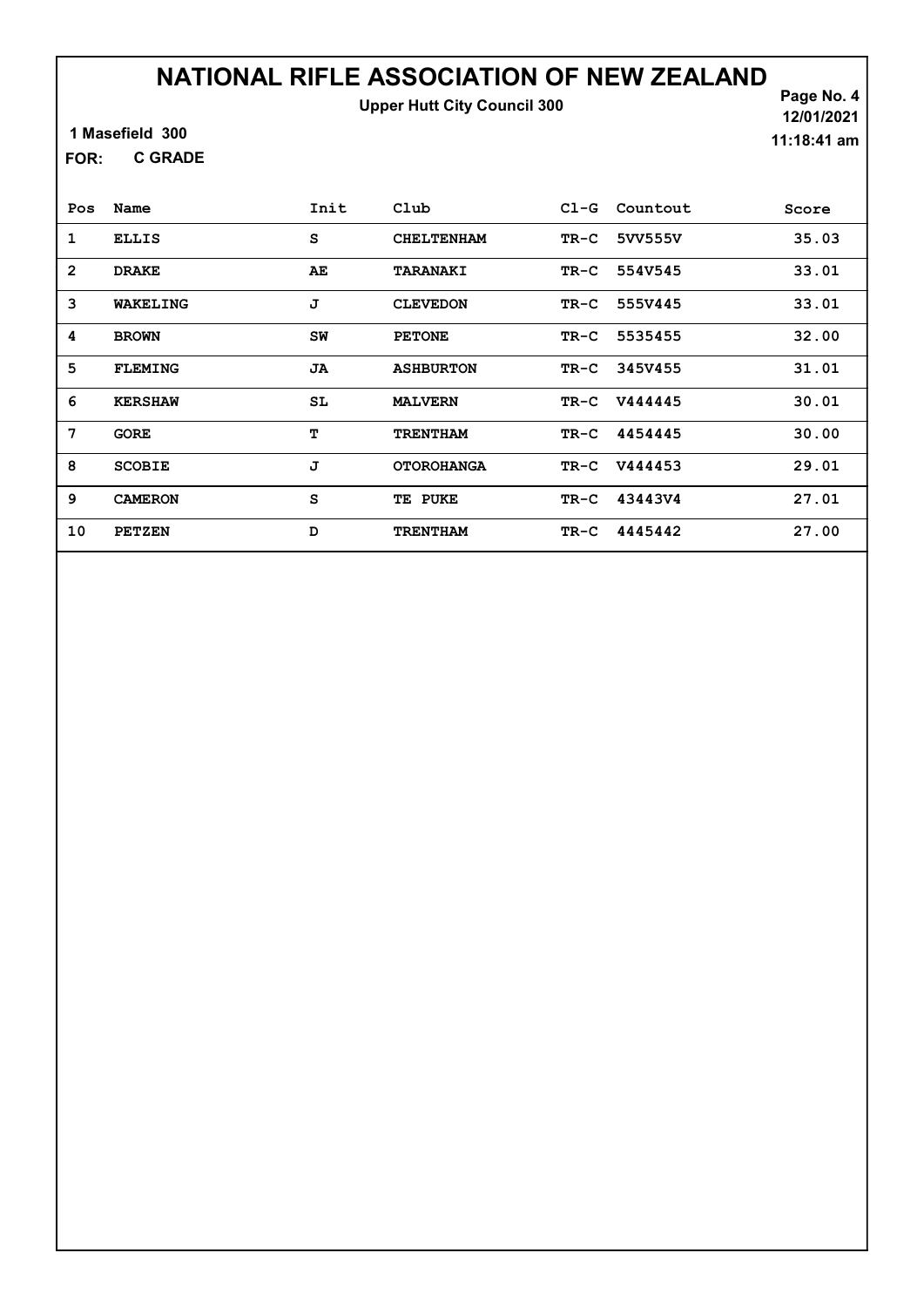| <b>Upper Hutt City Council 300</b><br>1 Masefield 300<br><b>T GRADE</b><br>FOR: |                     |      |                 |        |          | Page No. 5<br>12/01/2021<br>11:18:41 am |
|---------------------------------------------------------------------------------|---------------------|------|-----------------|--------|----------|-----------------------------------------|
| Pos                                                                             | Name                | Init | Club            | $C1-G$ | Countout | Score                                   |
| 1                                                                               | <b>DARRALL</b>      | F    | <b>TRENTHAM</b> | TR-T   | V445455  | 32.01                                   |
| $\overline{2}$                                                                  | <b>VAN RENSBURG</b> | L    | <b>CLEVEDON</b> | TR-T   | 5354454  | 30.00                                   |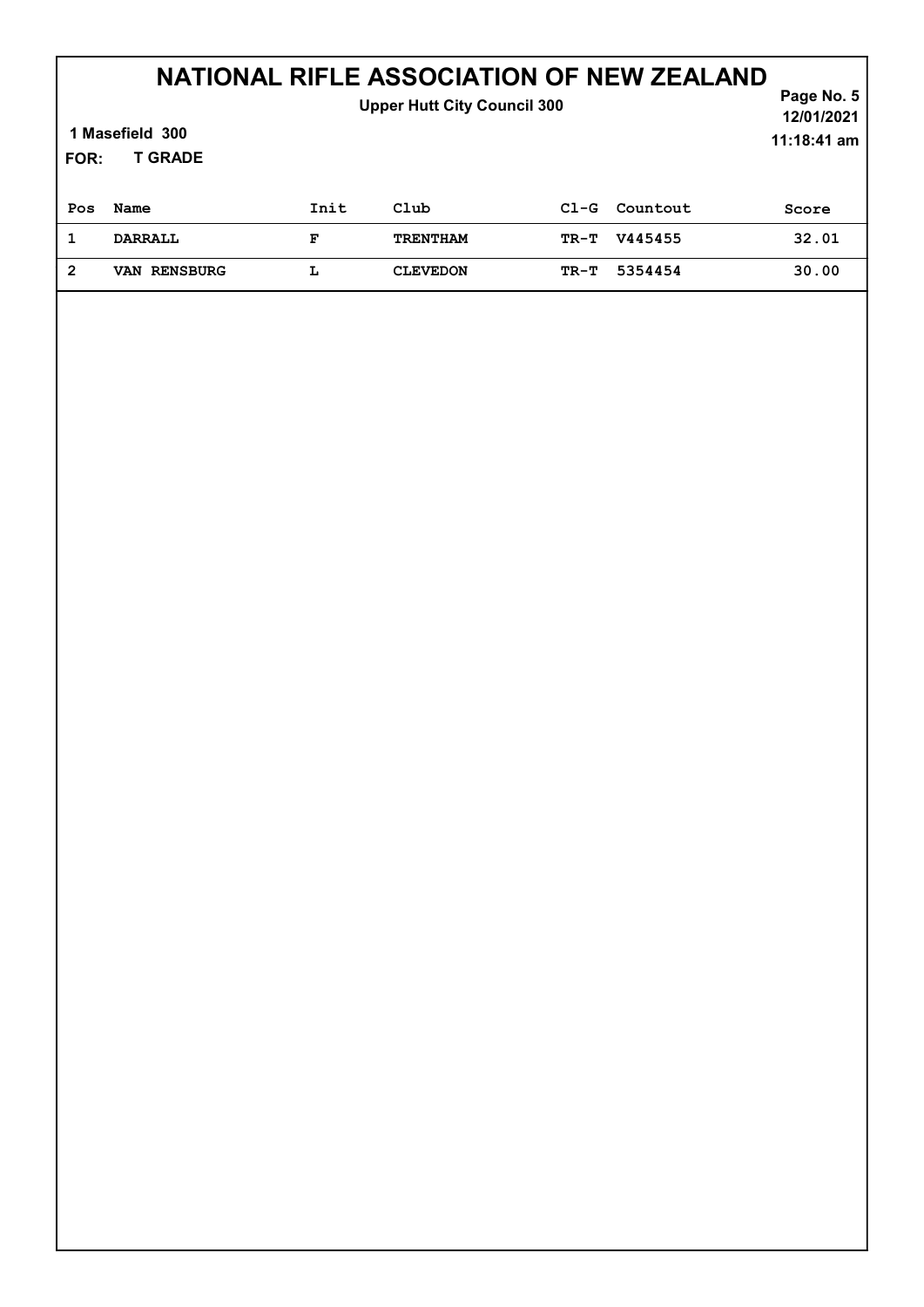#### NATIONAL RIFLE ASSOCIATION OF NEW ZEALAND Upper Hutt City Council 300

1 Masefield 300

CFT CLASS FOR:

Page No. 6 12/01/2021 11:18:41 am

| Pos | Name           | Init       | Club              | Countout<br>$C1-G$ | Score |
|-----|----------------|------------|-------------------|--------------------|-------|
|     | SMITH          | <b>GRH</b> | <b>MALVERN</b>    | CFTR-OX6664XX      | 40.03 |
| 2   | <b>SNOWDEN</b> | с          | <b>ASHBURTON</b>  | CFTR-0X466554      | 36.01 |
| 3   | <b>LINDSAY</b> | в          | <b>HAWKES BAY</b> | CFTR-0X655415      | 32.01 |
| 4   | <b>DUTHIE</b>  | M          | <b>TRENTHAM</b>   | CFTR-00456556      | 31.00 |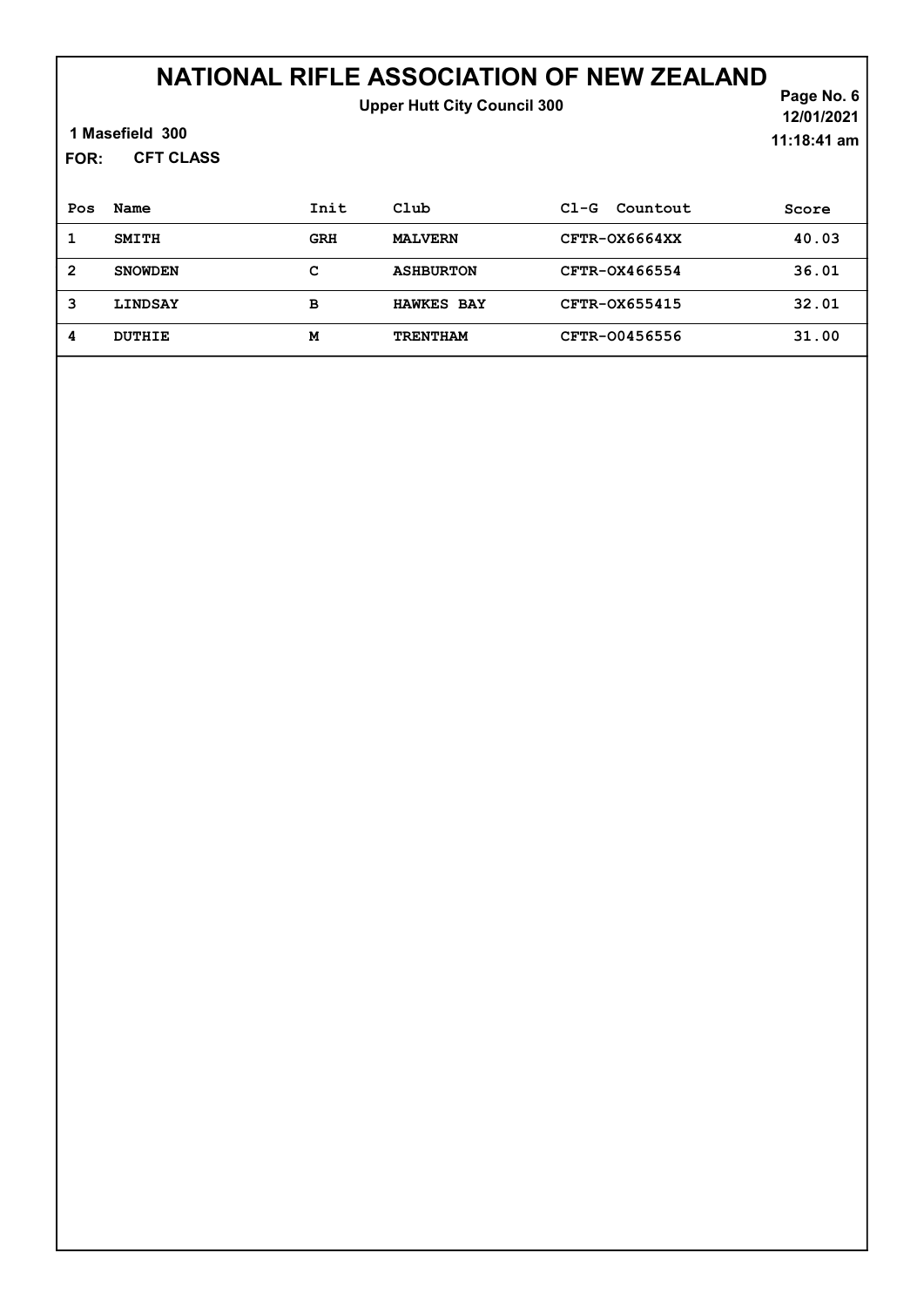Upper Hutt City Council 300

1 Masefield 300

FO CLASS FOR:

Page No. 7 12/01/2021 11:18:41 am

| Pos   | Name              | Init        | Club              | $C1-G$ | Countout | Score |
|-------|-------------------|-------------|-------------------|--------|----------|-------|
| $1 =$ | <b>DUCKETT</b>    | <b>FM</b>   | <b>MASTERTON</b>  | $FO-O$ | XXX6X6X  | 42.05 |
| $1 =$ | <b>HUGHES</b>     | IR          | <b>CHELTENHAM</b> | $FO-O$ | XXX6X6X  | 42.05 |
| 3     | <b>MCLAY</b>      | S           | TE PUKE           | $FO-O$ | 66XX6XX  | 42.04 |
| 4     | <b>HUNT</b>       | $\mathbf C$ | <b>KARORI</b>     | $FO-O$ | XXXX666  | 42.04 |
| $5=$  | <b>HOML</b>       | SB          | <b>CHELTENHAM</b> | $FO-O$ | 6666XXX  | 42.03 |
| $5=$  | <b>BARKHUIZEN</b> | S           | <b>CLEVEDON</b>   | $FO-O$ | 6666XXX  | 42.03 |
| 7     | <b>MEEHAN</b>     | D           | <b>CLEVEDON</b>   | $FO-O$ | 66XXX66  | 42.03 |
| 8     | CHUI              | М           | <b>ASHBURTON</b>  | $FO-O$ | X66XX66  | 42.03 |
| 9     | <b>KERRIDGE</b>   | $\mathbf R$ | TE PUKE           | $FO-O$ | XX6X666  | 42.03 |
| 10    | <b>MAY</b>        | IS          | <b>WHANGAREI</b>  | $FO-O$ | XXX6666  | 42.03 |
| 11    | <b>GRIMSEY</b>    | L           | <b>ASHBURTON</b>  | $FO-O$ | X5X66X6  | 41.03 |
| 12    | <b>NEAL</b>       | PA          | <b>CLEVEDON</b>   | $FO-O$ | XXX55XX  | 40.05 |
| 13    | <b>TEAGUE</b>     | SP          | TE PUKE           | $FO-O$ | 56XX5XX  | 40.04 |
| 14    | <b>KAPENE</b>     | S           | <b>GISBORNE</b>   | $FO-O$ | 6656656  | 40.00 |
| 15    | <b>MOFFATT</b>    | SK          | <b>CLEVEDON</b>   | $FO-O$ | 5X55XX6  | 39.03 |
| 16    | <b>SUBRITZKY</b>  | M           | <b>KARORI</b>     | $FO-O$ | 4566656  | 38.00 |
| 17    | <b>MOSES</b>      | МK          | <b>CLEVEDON</b>   | $FO-O$ | 54546X6  | 36.01 |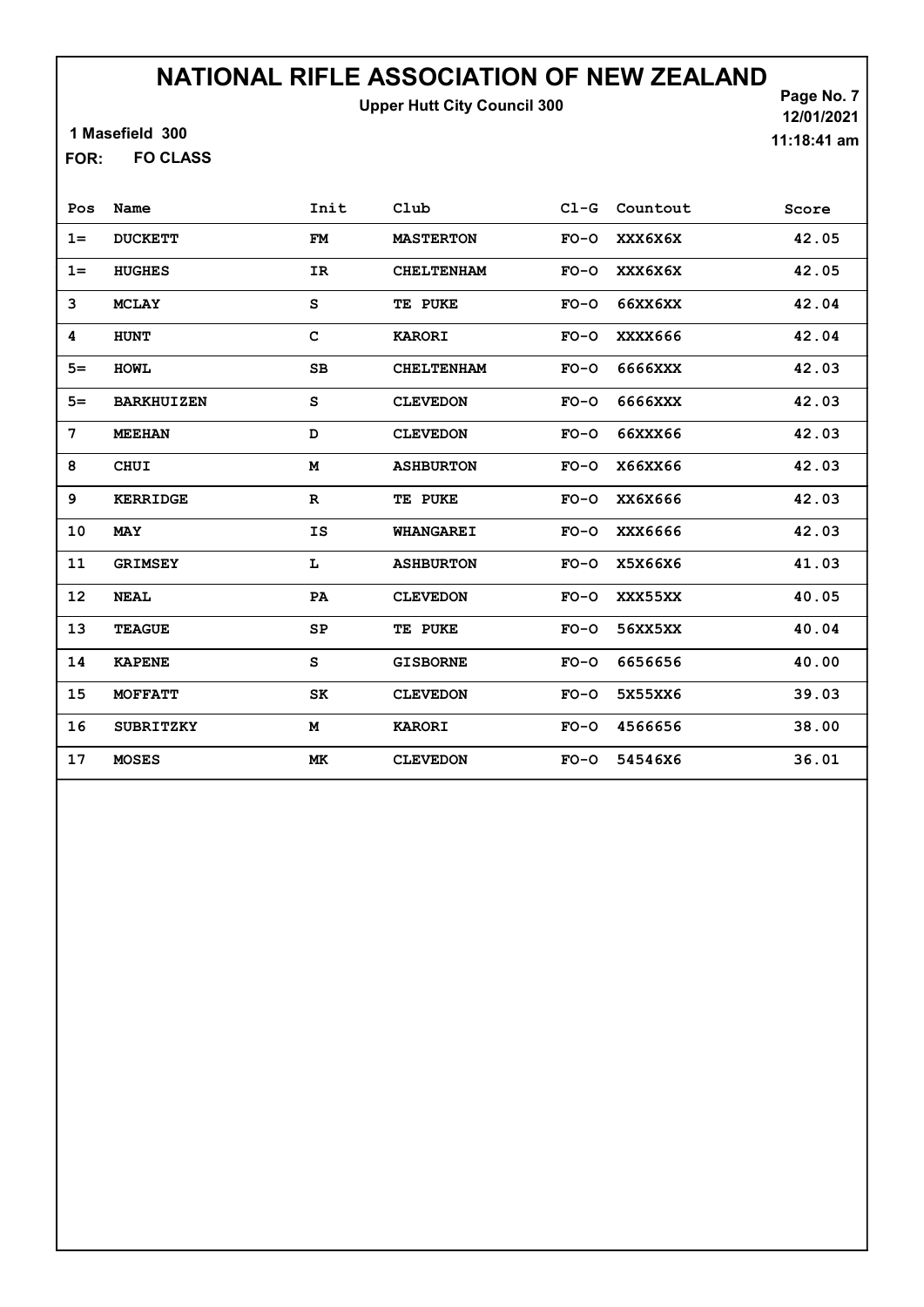|                                                              | NATIONAL RIFLE ASSOCIATION OF NEW ZEALAND<br><b>Upper Hutt City Council 300</b> |      |                  |        |               |       |  |
|--------------------------------------------------------------|---------------------------------------------------------------------------------|------|------------------|--------|---------------|-------|--|
| 1 Masefield 300<br>$11:18:41$ am<br><b>FPR CLASS</b><br>FOR: |                                                                                 |      |                  |        |               |       |  |
| Pos                                                          | Name                                                                            | Init | Club             | $C1-G$ | Countout      | Score |  |
|                                                              | <b>SMITH</b>                                                                    | DW   | <b>ASHBURTON</b> |        | FPR-O 6X6X6X6 | 42.03 |  |
|                                                              |                                                                                 |      |                  |        |               |       |  |